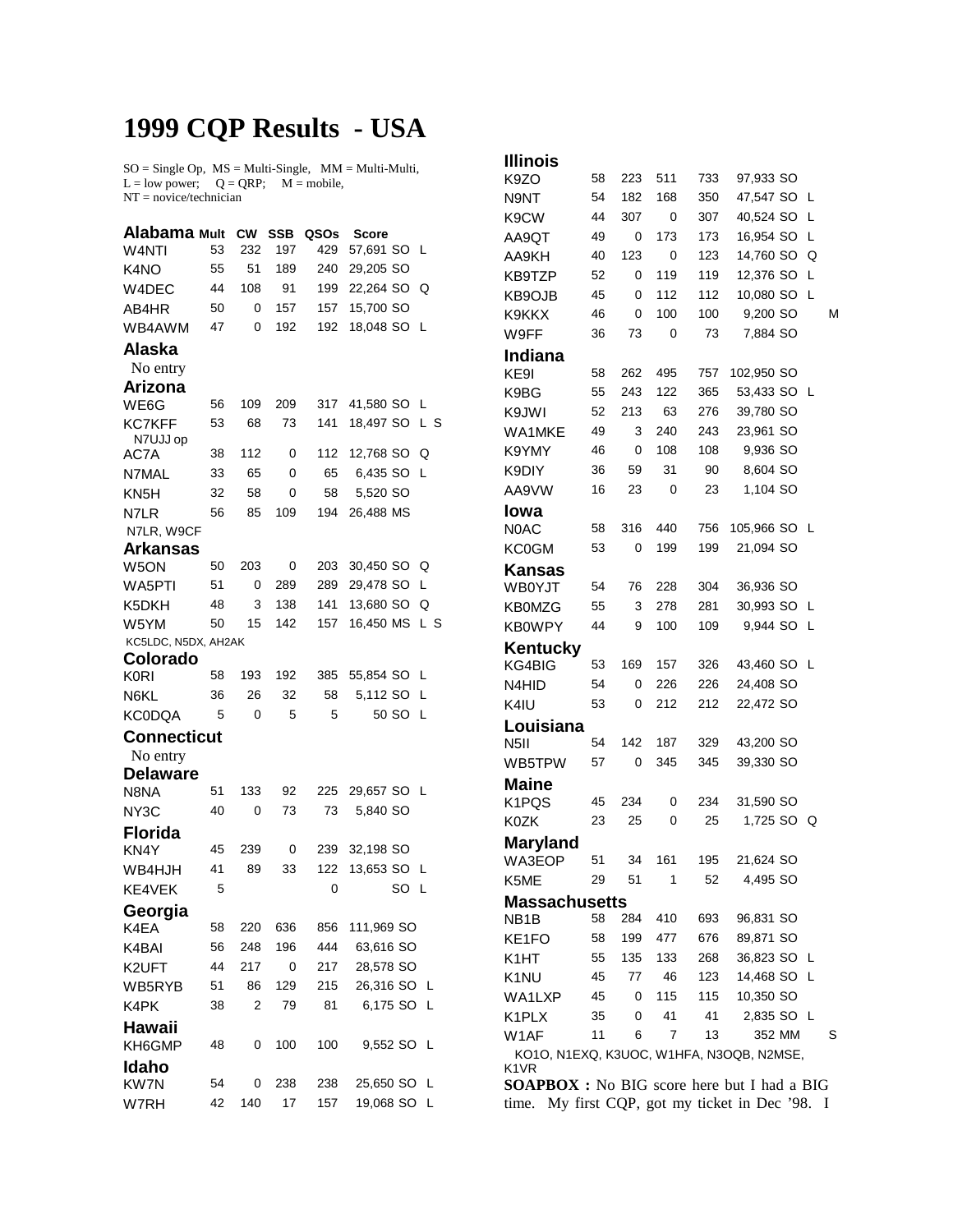|                         |                                   |             |                  |                   | really wanted to get all 58 counties but came up |   |           | WA2VQV                                                                                                  | 23 | 34  | $\mathbf 0$    | 34         | 2,346 SO      |          |  |
|-------------------------|-----------------------------------|-------------|------------------|-------------------|--------------------------------------------------|---|-----------|---------------------------------------------------------------------------------------------------------|----|-----|----------------|------------|---------------|----------|--|
|                         | short. Maybe next year!<br>KG4BIG |             |                  | <b>New Mexico</b> |                                                  |   |           |                                                                                                         |    |     |                |            |               |          |  |
| <b>Michigan</b>         |                                   |             |                  |                   |                                                  |   |           | N5UL                                                                                                    | 43 | 202 | 0              | 202        | 25,994 SO     |          |  |
| W8MJ                    | 58                                | 358         | 602              | 960               | 132,037 SO L                                     |   |           | K5AM                                                                                                    | 50 | 28  | 88             | 116        | 13,000 SO L   |          |  |
| K8KS                    | 57                                | 239         | 476              | 715               | 95,076 SO L                                      |   |           | K5TQ                                                                                                    | 36 | 99  | $\mathbf 0$    | 99         | 10,638 SO L   |          |  |
| K8IR                    | 57                                | 217         | 304              | 520               | 71,621 SO L                                      |   |           | <b>New York</b>                                                                                         |    |     |                |            |               |          |  |
| K8GT                    | 52                                | 125         | 137              | 262               | 33,696 SO L                                      |   |           | WA1KKM                                                                                                  | 58 | 260 | 226            | 486        | 71,398 SO     |          |  |
| N8KR                    | 49                                | 45          | 186              | 231               | 24,843 SO L                                      |   |           | N <sub>2</sub> CU                                                                                       | 56 | 189 | 228            | 417        | 57,232 SO L   |          |  |
| N8NX                    | 52                                | 0           | 217              | 217               | 22,568 SO L                                      |   |           | K2ONP                                                                                                   | 56 | 160 | 236            | 396        | 53,256 SO     |          |  |
| W8WVU                   | 43                                | 137         | 0                | 137               | 17,673 SO                                        |   |           | AE2T                                                                                                    | 50 | 118 | 127            | 245        | 30,325 SO L   |          |  |
| K8CV                    | 38                                | 114         | 0                | 114               | 12,939 SO Q                                      |   |           | WB2OSM                                                                                                  | 55 | 0   | 250            | 250        | 27,445 SO     |          |  |
| KC8FXR                  | 34                                | 82          | 16               | 98                | 9,452 SO L                                       |   |           | NA2X                                                                                                    | 50 | 93  | 112            | 205        | 25,150 SO L   |          |  |
| W8YL                    | 17                                | 25          | $\mathbf 0$      | 25                | 1,275 SO                                         |   |           | N <sub>2</sub> LBR                                                                                      | 44 | 101 | 56             | 157        | 18,216 SO L   |          |  |
| <b>Minnesota</b>        |                                   |             |                  |                   |                                                  |   |           | W2WC                                                                                                    | 48 | 78  | 34             | 112        | 14,496 SO     |          |  |
| <b>WA0VBW</b>           | 53                                | 99          | 238              | 337               | 40,969 SO Q                                      |   |           | W2EZ                                                                                                    | 42 | 95  | 5              | 100        | 12,390 SO     |          |  |
| WA2MNO                  | 49                                | 126         | 51               | 177               | 23,447 SO L                                      |   |           | WA2BQI                                                                                                  | 35 | 92  | $\overline{4}$ | 96         | 9,940 SO      |          |  |
| <b>NOJVR</b>            | 45                                | 0           | 139              | 139               | 12,510 SO                                        |   |           | WA2RZJ                                                                                                  | 33 | 48  | 55             | 103        | 8,382 SO      |          |  |
| AK7J                    | 22                                | 19          | 14               | 33                | 1,870 SO                                         |   |           | W2WSS                                                                                                   | 10 | 15  | $\mathbf 0$    | 15         |               | 450 SO Q |  |
| <b>Mississippi</b>      |                                   |             |                  |                   |                                                  |   |           |                                                                                                         |    |     |                |            |               |          |  |
| N5KSS                   | 35                                | 0           | 59               | 59                | 4,130 SO                                         |   | <b>NT</b> | <b>North Carolina</b>                                                                                   |    |     |                |            |               |          |  |
| W5DDX                   | 25                                | 0           | 76               | 76                | 3,800 SO                                         |   |           | N4CW                                                                                                    | 55 | 247 | 222<br>172     | 469<br>172 | 65,175 SO L   |          |  |
| <b>Missouri</b>         |                                   |             |                  |                   |                                                  |   |           | NO4Y                                                                                                    | 48 | 0   |                |            | 16,464 SO L   |          |  |
| K0JPL                   | 57                                | 274         | 281              | 555               | 78,888 SO                                        |   |           | KF4OAD                                                                                                  | 42 | 61  | 52             | 113        | 12,054 SO L   |          |  |
| K0GQ                    | 53                                | 219         | 166              | 384               | 52,285 SO L                                      |   |           | W2VMX                                                                                                   | 11 | 14  | $\mathbf 0$    | 14         |               | 462 SO L |  |
| K0GSV                   | 57                                | 145         | 206              | 351               | 48,279 SO L                                      |   |           | W4ATC                                                                                                   | 50 | 16  | 140            | 156        | 16,325 MS L S |          |  |
|                         | 46                                | 202         | $\mathbf 0$      | 202               | 27,876 SO L                                      |   |           | N3QYE, KE4JZP, KE4QIU, KF4ARS<br><b>North Dakota</b>                                                    |    |     |                |            |               |          |  |
| K0TPY                   | 47                                | 0           | 156              | 156               | 14,664 SO                                        |   |           | <b>NOFW</b>                                                                                             | 58 | 216 | 480            | 696        | 93,177 SO     |          |  |
| <b>K0DAT</b>            |                                   | 43          |                  |                   |                                                  |   |           |                                                                                                         |    |     |                |            |               |          |  |
| <b>K0LWV</b>            | 43                                |             | 83               | 126               | 12,685 SO L                                      |   |           | Ohio                                                                                                    | 58 | 295 | 428            | 723        | 100,891 SO    |          |  |
| <b>NOWM</b>             | 31                                | 59          | $\mathbf 0$      | 59                | 5,487 SO                                         |   |           | W8GN                                                                                                    | 54 | 187 | 248            | 435        | 57,078 SO     |          |  |
| WA0OTV                  | 25                                | 42          | 0                | 42                | 3,150 SO                                         |   |           | N8BJQ                                                                                                   | 47 | 319 | $\mathbf 0$    | 319        | 44,909 SO L   |          |  |
| N9HDE                   | 11                                | $\mathbf 0$ | 11               | 11                | 242 SO L                                         |   |           | KE8M                                                                                                    | 48 | 158 | 58             | 216        | 28,248 SO L   |          |  |
| <b>WOEEE</b>            | 50                                | 0           | 198              | 198               | 19,750 MS                                        | S |           | K4UK                                                                                                    |    |     |                | 187        |               |          |  |
|                         |                                   |             |                  |                   | KCOCDG, KCOEWD, KIOQB, KBOVLG, KBOTCB, KIOPX     |   |           | W8UPH                                                                                                   | 49 | 68  | 119            |            | 21,658 SO     |          |  |
| <b>Montana</b><br>KG7VQ | 49                                | 0           | 106              | 106               | 10,388 SO L                                      |   |           | KC8HWV                                                                                                  | 46 | 0   | 137            | 137        | 12,558 SO L   |          |  |
|                         |                                   |             |                  |                   |                                                  |   |           | KA8NRC                                                                                                  | 49 | 0   | 103            | 103        | 10,094 SO Q   |          |  |
| <b>Nebraska</b>         |                                   |             | 316              | 316               | 34,760 SO L                                      |   |           | K8UCL                                                                                                   | 37 | 89  | $\mathbf 0$    | 89         | 9,879 SO Q    |          |  |
| <b>KK0DX</b>            | 55<br>56                          | 0<br>0      | 290              | 290               | 32,424 SO L                                      |   |           | <b>Oklahoma</b>                                                                                         |    |     |                |            |               |          |  |
| <b>KB0WHY</b>           | 54                                | 150         | 59               | 209               | 30,672 SO                                        |   |           | <b>K0CIE</b>                                                                                            | 48 | 52  | 135            | 187        | 20,448 SO L   |          |  |
| K0OAL                   |                                   |             |                  |                   |                                                  |   |           | KB5LER                                                                                                  | 50 | 3   | 138            | 140        | 14,125 SO L   |          |  |
| WA6POZ                  | 56                                | 0           | 252              | 252               | 28,168 SO L                                      |   |           | Oregon                                                                                                  |    |     |                |            |               |          |  |
| <b>Nevada</b>           |                                   |             |                  |                   |                                                  |   |           | AA7CP                                                                                                   | 52 | 169 | 133            | 302        | 40,196 SO L   |          |  |
| K5RC                    | 50                                | 127         | 119              | 246               | 30,950 SO                                        |   |           | KU7K                                                                                                    | 44 | 67  | 95             | 162        | 17,138 SO L   |          |  |
| KM7TM                   | 44                                | 0           | 164              | 164               | 14,432 SO                                        |   |           |                                                                                                         |    |     |                |            |               |          |  |
| <b>New Hampshire</b>    |                                   |             |                  |                   |                                                  |   |           | <b>SOAPBOX</b> : I was just fooling around and passing                                                  |    |     |                |            |               |          |  |
| N1KWF                   | 57                                | 141         | 248              | 389               | 52,326 SO                                        |   |           | out a few points to those I heard on 10 meters. I am                                                    |    |     |                |            |               |          |  |
| N1TT                    | 55                                | 151         | 133              | 284               | 39,463 SO L                                      |   |           | attaching the 20 contacts I made. An error is noted                                                     |    |     |                |            |               |          |  |
| K <sub>1</sub> BV       | 50                                | 95          | 108              | 203               | 25,050 SO                                        |   |           | on the #10 $s/n - I$ also noted a probable time error                                                   |    |     |                |            |               |          |  |
| <b>New Jersey</b>       |                                   |             |                  |                   |                                                  |   |           | on the last $3$ – this is a new logging program, and I                                                  |    |     |                |            |               |          |  |
| W2HCA                   | 54                                | 118         | 143              | 261               | 34,560 SO                                        |   |           | must have loaded the last three into the manual                                                         |    |     |                |            |               |          |  |
| W2UDT                   | 39                                | 74          | 69               | 142               | 13,943 SO L                                      |   |           | entry mode and not set the time an old dog trying<br>to learn new tricks (HI). I hope this comes across |    |     |                |            |               |          |  |
| N2KJM                   | 44                                | 0           | 99               | 99                | 8,712 SO L                                       |   |           |                                                                                                         |    |     |                |            |               |          |  |
| N <sub>2</sub> CQ       | 28                                | 32          | $\boldsymbol{0}$ | 32                | 2,646 SO Q                                       |   |           |                                                                                                         |    |     |                |            |               |          |  |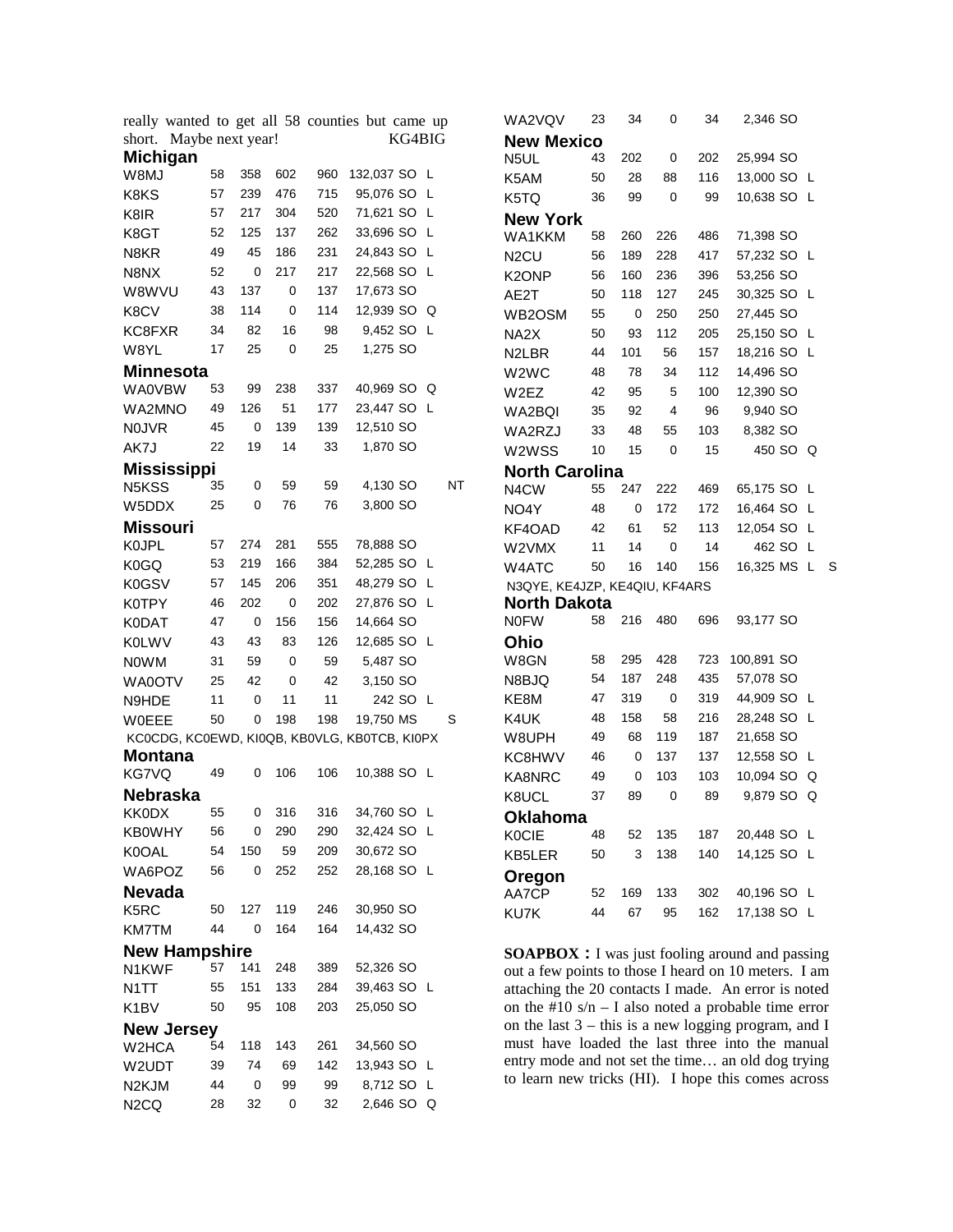without skewing on the page too much. Next year maybe I will load TR or NA and do it right!

K4AT

| Pennsylvania          |    |     |     |     |            |   |  |
|-----------------------|----|-----|-----|-----|------------|---|--|
| WA3HAE                | 58 | 343 | 434 | 777 | 110,026 SO | L |  |
| WA3SES                | 57 | 231 | 220 | 451 | 64,581 SO  | L |  |
| N3RJ                  | 55 | 79  | 186 | 265 | 33,495 SO  |   |  |
| W3TWI                 | 49 | 126 | 110 | 236 | 29,302 SO  | L |  |
| W3BBO                 | 47 | 200 | 0   | 200 | 28,200 SO  | Q |  |
| AD <sub>8</sub> J     | 51 | 104 | 117 | 221 | 27,770 SO  |   |  |
| K3WWP                 | 44 | 202 | 0   | 202 | 26,598 SO  | Q |  |
| K3WW                  | 53 | 87  | 116 | 202 | 25,997 SO  |   |  |
| W3IZ                  | 52 | 16  | 223 | 239 | 25,688 SO  |   |  |
| W7LPF                 | 42 | 180 | 0   | 180 | 22,617 SO  | L |  |
| NA3V                  | 46 | 143 | 28  | 171 | 22,310 SO  | L |  |
| KB3AGZ                | 54 | 0   | 164 | 164 | 17,712 SO  | L |  |
| WB3DOM                | 45 | 85  | 37  | 122 | 14,760 SO  | L |  |
| N3IKO                 | 46 | 0   | 156 | 156 | 14,352 SO  | L |  |
| N3DQU                 | 36 | 111 | 0   | 111 | 11,988 SO  | L |  |
| W3AG                  | 38 | 89  | 17  | 106 | 11,400 SO  | L |  |
| W3NTD                 | 47 | 0   | 110 | 110 | 10,340 SO  | L |  |
| W3NGO                 | 29 | 60  | 0   | 60  | 5,220 SO   |   |  |
| WD3P                  | 30 | 35  | 0   | 35  | 3,150 SO   | Q |  |
| WB3IFE                | 24 | 0   | 59  | 59  | 2,808 SO   |   |  |
| WA3JXW                | 5  | 5   | 0   | 5   | 75 SO      |   |  |
| <b>Rhode Island</b>   |    |     |     |     |            |   |  |
| No Entry              |    |     |     |     |            |   |  |
| <b>South Carolina</b> |    |     |     |     |            |   |  |
| N <sub>1</sub> CC     | 52 | 189 | 187 | 376 | 48,854 SO  | └ |  |
| South Dakota          |    |     |     |     |            |   |  |
| No Entry              |    |     |     |     |            |   |  |
| Tennessee             |    |     |     |     |            |   |  |
| W4CAT                 | 58 | 375 | 513 | 888 | 124,671 SO |   |  |
| K1KY op<br>W9WI       | 56 | 184 | 487 | 671 | 85,400 SO  |   |  |
| <b>WO40</b>           | 57 | 213 | 336 | 548 | 74,585 SO  | L |  |
| K0EJ                  | 54 | 57  | 200 | 257 | 30,834 SO  | L |  |
| W4TYU                 | 44 | 187 | 0   | 187 | 24,684 SO  | L |  |
| W4DAN                 | 50 | 84  | 101 | 185 | 22,700 SO  | L |  |
| KF4ZR                 | 55 | 0   | 154 | 154 | 16,940 SO  |   |  |
| KG4ABM                | 40 | 0   | 63  | 63  | 5,040 SO   | L |  |
| WB4TDB                | 15 | 20  | 1   | 21  | 908 SO     | L |  |
| Texas                 |    |     |     |     |            |   |  |
| N <sub>5</sub> DO     | 58 | 290 | 436 | 726 | 101,036 SO |   |  |
| W5GCX                 | 56 | 178 | 298 | 476 | 63,280 SO  |   |  |
| WB5KIA                | 57 | 137 | 268 | 405 | 53,979 SO  | L |  |
| W3DYA                 | 48 | 274 | 0   | 274 | 39,456 SO  | L |  |
| N5KB                  | 49 | 44  | 168 | 212 | 22,859 SO  |   |  |
| WA5DTK                | 52 | 62  | 122 | 184 | 22,360 SO  | L |  |
| AC5GH                 | 50 | 0   | 116 | 116 | 11,600 SO  | Г |  |
|                       |    |     |     |     |            |   |  |
| AB5WX                 | 39 | 99  | 0   | 99  | 11,583 SO  | Q |  |

| W5NR                 | 33 | 79  | 0   | 79             | 7,821 SO  |    |    |
|----------------------|----|-----|-----|----------------|-----------|----|----|
| <b>Utah</b>          |    |     |     |                |           |    |    |
| <b>WA7ITZ</b>        | 46 | 65  | 95  | 160            | 17,710 SO |    |    |
| Vermont              |    |     |     |                |           |    |    |
| AA1SU                | 48 | 98  | 109 | 207            | 24,504 SO | -L |    |
| <b>Virginia</b>      |    |     |     |                |           |    |    |
| K7SV                 | 57 | 325 | 339 | 664            | 94,221 SO | L  |    |
| K3OSX                | 57 | 136 | 351 | 487            | 63,270 SO |    |    |
| KB4CG                | 49 | 170 | 45  | 215            | 29,351 SO | L  |    |
| K4BAM                | 49 | 135 | 74  | 209            | 27,048 SO | L  |    |
| W4SNH                | 41 | 148 | 0   | 148            | 18,204 SO | L  |    |
| K4RDU                | 41 | 107 | 24  | 131            | 15,129 SO | L  |    |
| N4JED                | 47 | 0   | 160 | 160            | 15,040 SO | L  |    |
| W7DRA                | 40 | 122 | 0   | 122            | 14,640 SO |    |    |
| K4GEL                | 36 | 118 | 0   | 118            | 12,744 SO | Q  |    |
| K4ORD                | 37 | 110 | 0   | 110            | 12,210 SO | L  |    |
| W4XD                 | 34 | 102 | 0   | 102            | 10,404 SO | L  |    |
| AA4KD                | 37 | 83  | 1   | 84             | 9,287 SO  | L  |    |
| KK4R                 | 17 | 10  | 15  | 25             | 1,003 SO  | L  |    |
| W4ZPR                | 7  | 7   | 0   | $\overline{7}$ | 147 SO    | L  |    |
| Washington           |    |     |     |                |           |    |    |
| KN7T                 | 54 | 152 | 166 | 318            | 42,552 SO | L  |    |
| AD7U                 | 51 | 164 | 79  | 242            | 33,023 SO | L  |    |
| AB7PX                | 53 | 0   | 272 | 272            | 28,832 SO | L  |    |
| AB7RW                | 41 | 195 | 0   | 195            | 23,985 SO |    |    |
| NA7R                 | 37 | 50  | 84  | 133            | 11,674 SO | L  |    |
| NW7DX                | 26 | 37  | 23  | 60             | 4,082 SO  | Q  |    |
| JR1NKN               | 22 | 47  | 0   | 47             | 3,069 SO  | Q  |    |
| <b>West Virginia</b> |    |     |     |                |           |    |    |
| K5IID                | 48 | 143 | 127 | 270            | 32,784 SO | Q  |    |
| N8TWV                | 22 | 0   | 34  | 34             | 1,474 SO  | Г  |    |
| Wisconsin            |    |     |     |                |           |    |    |
| N9PQU                | 58 | 0   | 595 | 595            | 68,962 SO |    |    |
| AF9J                 | 44 | 50  | 63  | 113            | 12,144 SO | Q  |    |
| KB9ARA               | 47 | 0   | 110 | 110            | 10,340 SO |    | NT |
| KG9OX                | 39 | 0   | 103 | 103            | 7,995 SO  | L  |    |
| KG9PO                | 1  | 0   | 1   | 1              | 2 SO      |    |    |
| Wyoming              |    |     |     |                |           |    |    |
| No Entry             |    |     |     |                |           |    |    |

**SOAPBOX :** Great fun! First CQP since the late 70's when as a kid, I used to battle it out with NA6T over in Mendocino county (Bob always won). With DE, VE2, and WY out of the way, I thought a sweep would be easy. I ended up missing Hawaii and Utah. Doughhhh!!!! Ten meter CW sometimes seemed like meteor scatter on Sunday. When I'd ask for a fill, many stations would QRS which made things tougher. A couple of 80 WPM bursts would have been the ticket with the Q5/Q0 QSB. TRLog won't let you enter a DX QTH, so all DX got logged as Calaveras county and